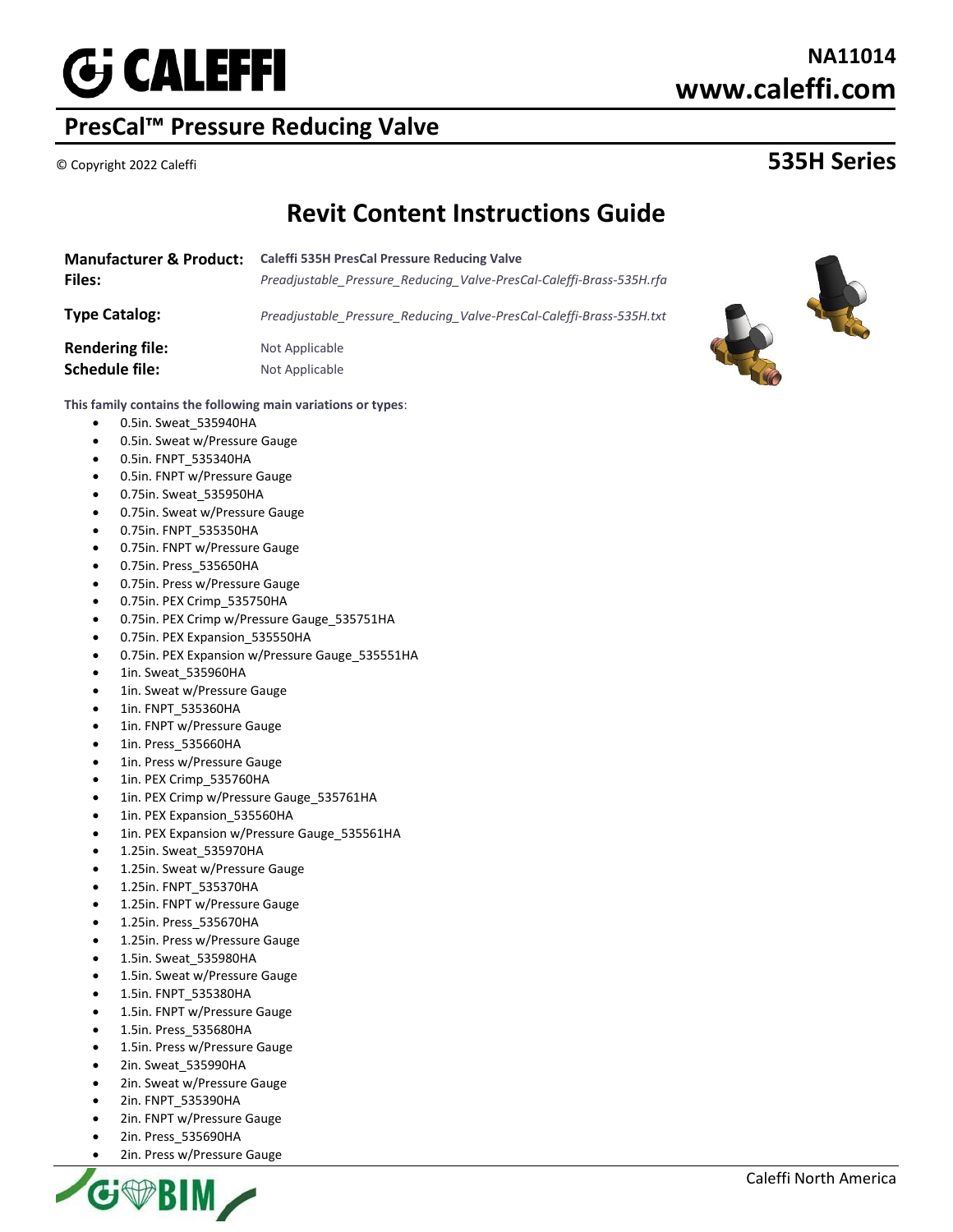#### **Instance Properties**

Here is a curated list of notable parameters for the Revit user within the Caleffi 535H PresCal Pressure Reducing Valve family.

| <b>Construction</b>                   |                                                                          |  |
|---------------------------------------|--------------------------------------------------------------------------|--|
| UV Protection Cover (default)         | This controls the visibility of the UV protection cover.                 |  |
| <b>Mechanical - Flow</b>              |                                                                          |  |
| Design Flow Rate (default)            | This tells you the flow that this component is reading in the system.    |  |
| Flow Warning (default)                | This tells you a warning if the flow rate exceeds the maximum allowable. |  |
| <b>Mechanical - Loads</b>             |                                                                          |  |
| Pressure Drop Feet of Water (default) | Specify the pressure drop in feet of water.                              |  |
| System Pressure Drop (default)        | This tells you the system pressure drop.                                 |  |
| <b>Mechanical</b>                     |                                                                          |  |
| Differential Pressure (default)       | Specify the differential pressure.                                       |  |

### **Type Properties**

Here is a curated list of notable parameters for the Revit user within the Caleffi 535H PresCal Pressure Reducing Valve family.

| <b>Materials</b>                               |                                   |  |
|------------------------------------------------|-----------------------------------|--|
| Seat Material                                  | Metal - Caleffi - Stainless Steel |  |
| Valve Body Material                            | Metal - Caleffi - Brass           |  |
| <b>Pressure Operating Knob Material</b>        | Plastic - Caleffi - Black         |  |
| Pressure Operating Knob UV Protection Material | Plastic - Caleffi - Black         |  |
| Pressure Gauge Material                        | Metal - Caleffi - Stainless Steel |  |

| <b>Identity Data</b>                                                                                                                                                                                                           |                                                                                |
|--------------------------------------------------------------------------------------------------------------------------------------------------------------------------------------------------------------------------------|--------------------------------------------------------------------------------|
| Assembly Code                                                                                                                                                                                                                  | D3040                                                                          |
| Contact URL*                                                                                                                                                                                                                   | http://www.caleffi.com/usa/en-us/contacts/contact-us                           |
| Copyright*                                                                                                                                                                                                                     | ©Caleffi North America                                                         |
| Cost                                                                                                                                                                                                                           |                                                                                |
| Description                                                                                                                                                                                                                    | Pre-adjustable pressure reducing valve with or without pressure gauge          |
| Family Version*                                                                                                                                                                                                                |                                                                                |
| Keynote                                                                                                                                                                                                                        |                                                                                |
| Manufacturer                                                                                                                                                                                                                   | Caleffi North America, Inc.                                                    |
| Model                                                                                                                                                                                                                          | 535691HA                                                                       |
| Product Page URL*                                                                                                                                                                                                              | https://www.caleffi.com/usa/en-us/catalogue/prescaltm-pressure-reducing-valve- |
|                                                                                                                                                                                                                                | low-lead-pre-adjustable-535940ha                                               |
| <b>Type Comments</b>                                                                                                                                                                                                           |                                                                                |
| Type Image                                                                                                                                                                                                                     |                                                                                |
| Series*                                                                                                                                                                                                                        | 535H Series                                                                    |
| Standards*                                                                                                                                                                                                                     | ASSE 1003; CSA B356; NSF/ANSI/CAN 372; NSF/ANSI/CAN 61; Reduction of Lead in   |
|                                                                                                                                                                                                                                | Drinking Water Act; S.3874; UL 2043                                            |
| URL                                                                                                                                                                                                                            | https://www.caleffi.com/usa/en-us                                              |
| the life of the second to have a component of the state of the seconds of the second of the state of interests of the top of the top of the second state of the second state of the second state of the second state of the se |                                                                                |

Halftone text in the property tables indicates that the value is locked from editing.

\*Indicates Shared Parameter and can be scheduled

### **Rendering**

Note: Standard Caleffi materials are imported. These may be modified, but please ensure that the modification selection matches an actual manufacturer supplied option.

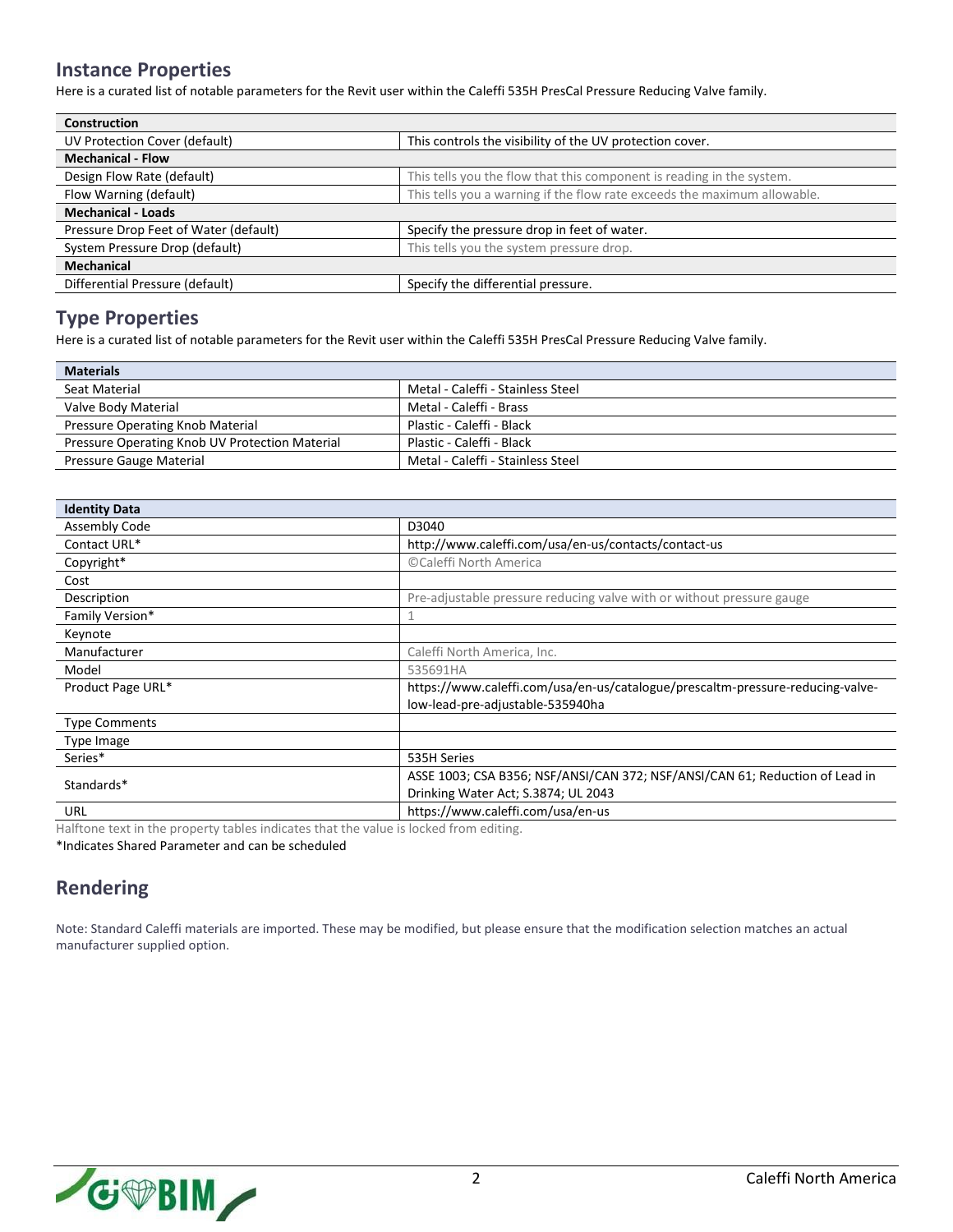### **Loading and Placing into the Project**

To work with the Caleffi 535H PresCal Pressure Reducing Valve in Revit, a family and a type catalog are provided. Navigate to the Insert Tab > Load Family button on the Revit ribbon to load the family. Be sure the type catalog (.txt) file is located in the same folder as the family you are loading.

Please ensure that the visibility settings within the project are modified to have the Piping category visible.









*Figure 3 - Caleffi 535H PresCal Pressure Reducing Valve*

- A. 535H PresCal with Sweat tailpieces
	- Shown with UV Protection
- B. 535H PresCal with Sweat tailpieces
- C. 535H PresCal with FNPT tailpieces
- D. 535H PresCal with PEX Crimp tailpieces
	- Shown with UV Protection
- E. 535H PresCal with PEX expansion tailpieces
	- Shown with UV Protection
- F. 535H PresCal with Press tailpieces